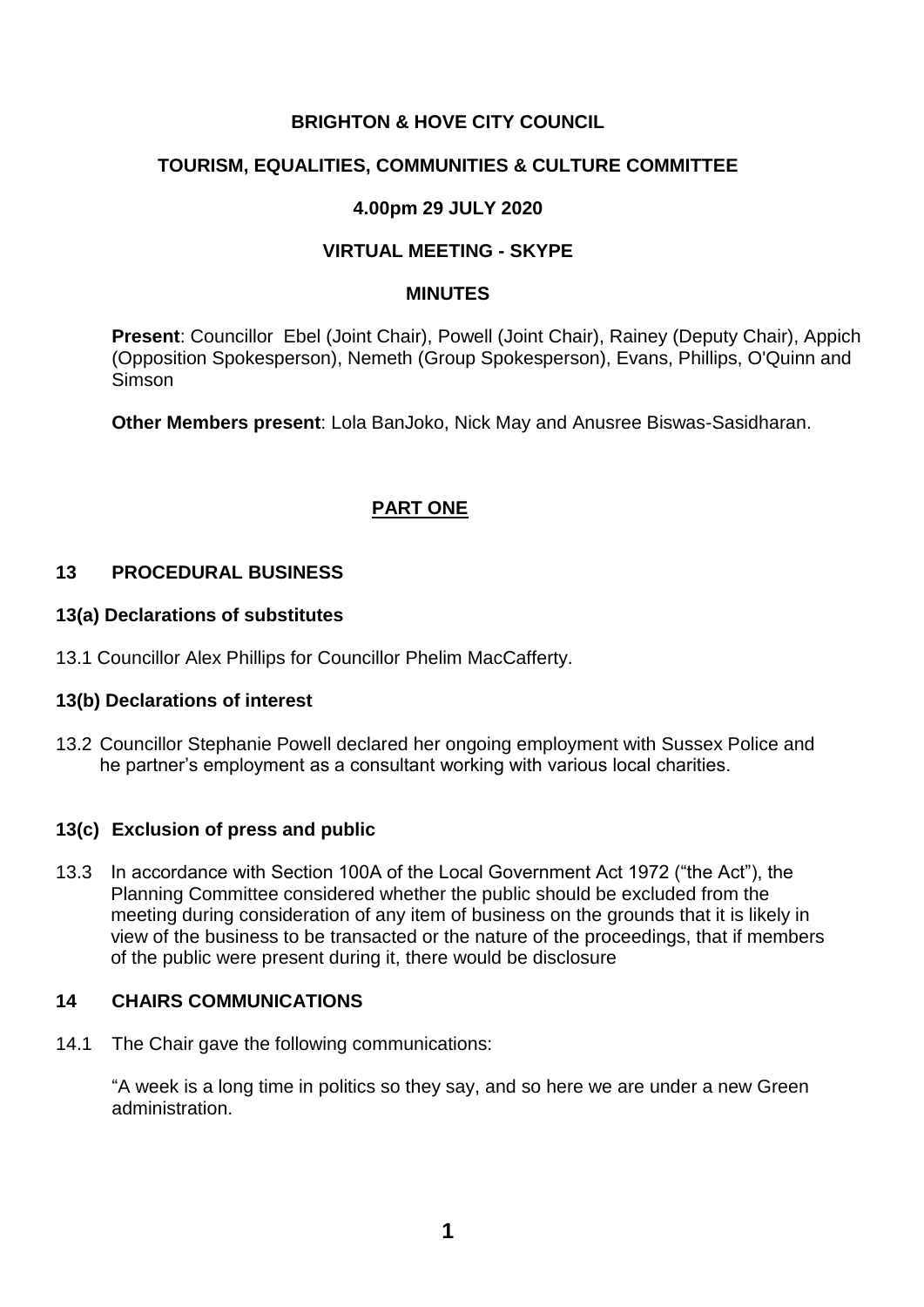Firstly, we would like to thank Cllr Carmen APPICH for all of her work on the Committee so far. We are very much looking forward to a continued constructive collaboration and dialogue with her in her new role as the Opposition Spokesperson of the Committee.

Secondly, we are under no illusion that this is a very difficult time in local government: the pandemic, 10 years of austerity (and counting), and the unresolved issue of Brexit continue to hammer council finances.

Our priority now must be to help the city recover as safely as possible in every area – from tourism, to events, to hospitality, to the charity sector, and we need everyone on board to help us to achieve this.

We would like to thank each and every one of you here today - and your teams for your continued hard work and dedication during these exceptionally challenging past few months. You have all managed to continue many of the council services, other public sector services, and the charity and voluntary services running during this hugely challenging time, in a situation not seen before in our lifetime. Thank you for what you have done and are continuing to do.

The city of course, has sadly missed out on so many important events due to the pandemic, not least Pride, which would have taken place this weekend. It is important to note that 2020 marks 50 years since the founding of the Gay Liberation Front, and with recent news of "anti-LGBT+ zones" being created in Poland, it is a timely reminder that LGBT+ equality, which has been so hard fought for, must never be taken for granted. We will still be able to celebrate Pride online with FABULOSO, so that we can still fully support and celebrate our fantastic LGBT+ communities, so Happy Pride everyone!

So, as new Joint Chairs we wanted to give you some explanation as to how the Joint Chair will work, as this is the first time of doing this. It is a new way of working, which we as the incoming administration are doing on several committees. We are doing this so that:

large portfolios can be shared to enable those councillors who are working and/or who have caring responsibilities to be able to also carry-out more senior roles on the council.

b) we also felt that two brains was rather better than one in these challenging times.

So, we felt that it was important to divide-up the portfolio of the Tourism, Equalities, Communities and Culture Committee, and so we have the following broad headings in order to give you a first point of contact:

Cllr Marianna EBEL will be your first point of contact for the following areas: Tourism & Marketing Culture, Arts and Heritage **Events** Leisure, Sports & Recreation Conservation and Design Building Control Museums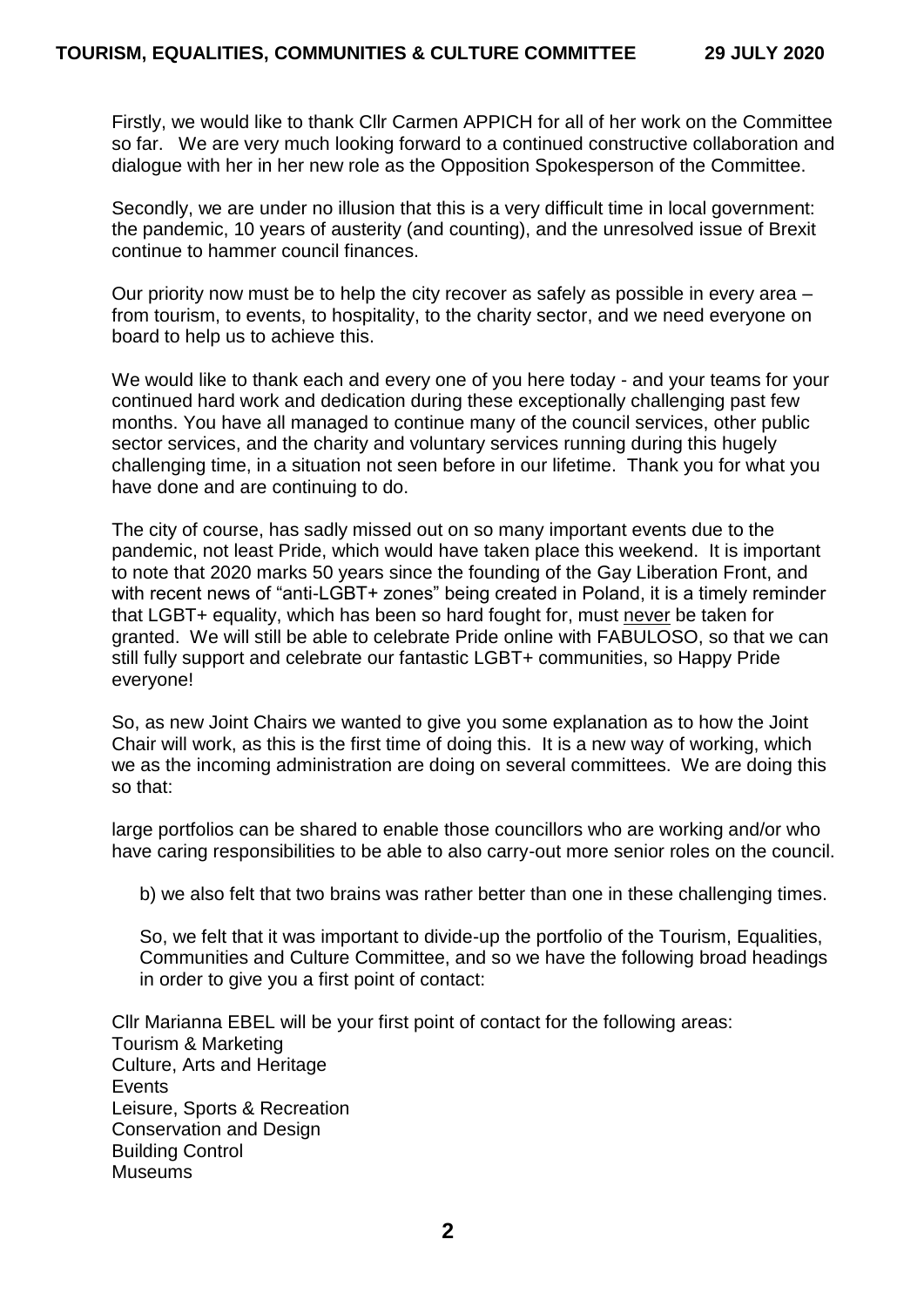#### Planning

I will be your first point of contact for the following areas: **Equalities** Community and Voluntary Sector **Libraries** Neighbourhood and Community Development Community Wealth Building Community Safety Crime and Disorder Committee Prevent Duty

Additionally, we have Cllr Clare RAINEY as our Deputy Chair, whose invaluable experience and work that she has done so far with regards to the arts sector and libraries will continue.

We are keen to catch-up with all relevant officers and city contacts as soon as possible. We would ask groups and individuals to get in touch with us or officers, so that we can start arranging those meetings.

So, Cllr Marianna EBEL and I haven't been in the Joint Chair role a week yet, but already we have hit the ground running. Cllr EBEL and is attending the meeting with BLM and BHBuses later this week. I attended, along with the Mayor and Cllr APPICH, the exciting re-opening of the Royal Pavilion on Monday. Yesterday I attended the Racial Harassment Forum and listened to their requests and concerns. We reaffirmed at this meeting our commitment as the Green Group, along with our Labour colleagues, to committing to working with them and others, to improve the lives of our BAME community by starting with our own council, which brings me to our one agenda item today: Becoming An Anti-Racist Council.

Now, today's meeting is somewhat topsy-turvy, as we should have had the petition from Mo KANJILAL on this subject, and the GG NoM at last week's Full Council, but other events rather changed the proceedings, so this is to reaffirm that that petition and the NoM will be heard at a future Full Council.

I would like to stress that this agenda item today is not a moment in time. This is about looking at deconstructing old systems and structures, and creating better ways of working, in order to create a fairer and equal society with the focus on anti-racism. It is an ongoing piece of work that must come back to this committee again and again. Today's agenda item is a continuation of a journey that is progressing all too slowly. We need every co-optee, and every voice to get involved and to contribute to making this societal shift, so that Brighton & Hove can be both a City of Sanctuary and an Anti-Racist Council."

### **15 PUBLIC INVOLVEMENT**

### **15 (a) Written Questions**

15.1 There were none.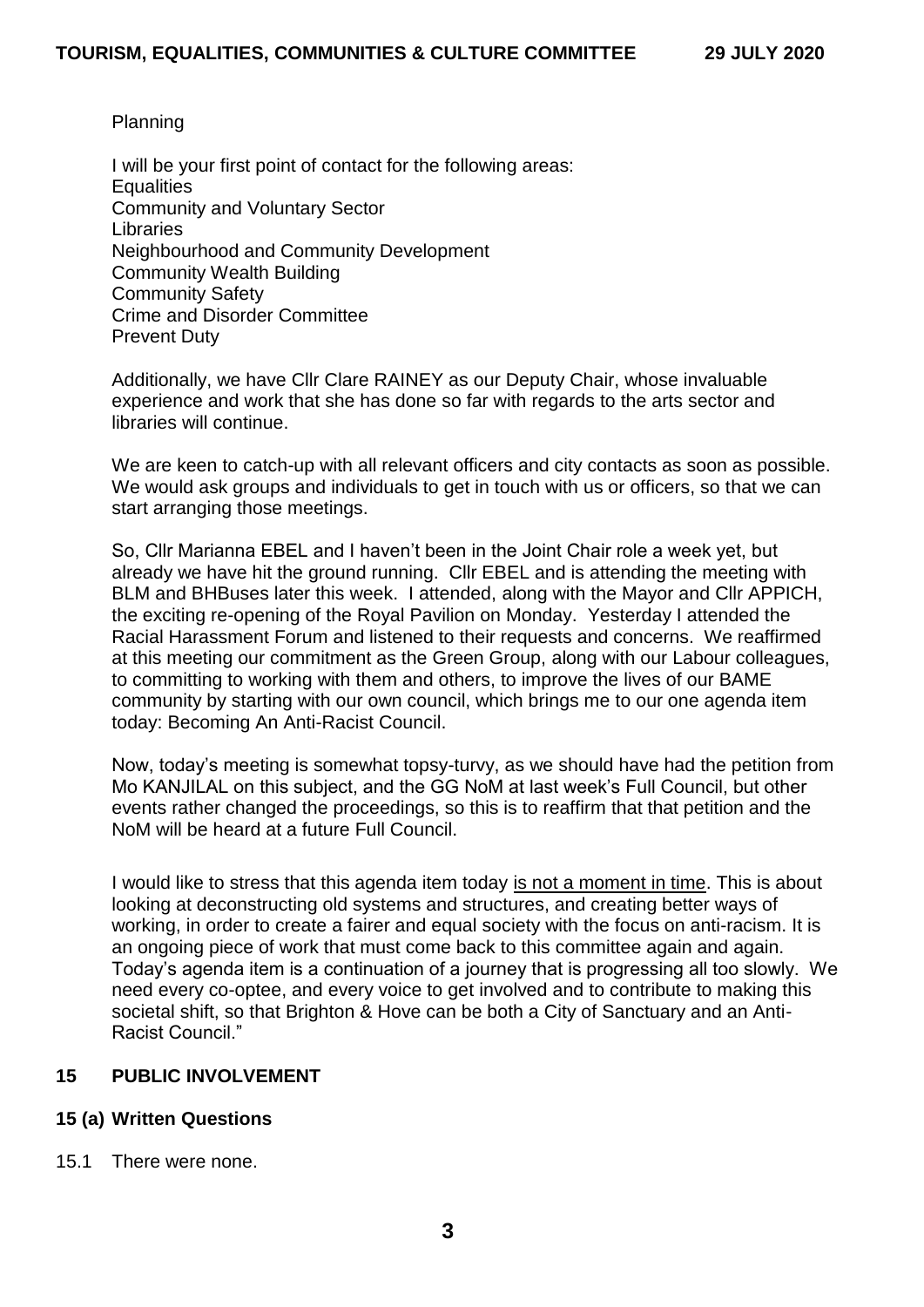### **15 (b) Deputations**

15.2 There were none.

## **16 ANTI-RACISM STRATEGY**

- 16.1 The Committee considered a report of the Interim Director of Housing, Neighbourhoods, Communities which sought to set out the immediate actions the council were taking to with respect to becoming an 'anti-racist' council. It also sought to outline the effort in increasing equality by informing how BHCC would plan, finance, deliver, commission and review services. The report was provided by the Head of communities and equality.
- 16.2 The Head of Communities and Equality stated the importance of moving fast with the implementation of the strategy and that asking people to detail racist experiences would further compound harm as a result no consultation was needed. It was noted that other groups in the city would be included. It was clarified that a progress report would be brought next year.
- 16.3 Councillor Simson referred to the new resource area on the website and enquired if this had already occurred and if so when.
- 16.4 The Head of Communities and Equality stated that the website had not yet been made live as resources on the website had not yet been made ready.
- 16.5 Councillor Appich enquired the new administration would be moving forward with BHCC's new responsibilities.
- 16.6 The Head of Communities and Equality referred to BHCC's 13 activities and stated that Councillors would be involved in different activities in different ways. It was stated that this was about changing BHCC at a foundational level.
- 16.7 The Chair stated that intersectionality would be a key feature of the strategy.
- 16.8 Councillor Phillips stated 7 different areas to direct progress:
	- Importance was stressed on decolonising the curriculum and that Black, Asian and Minority Ethnic role models should be brought to light.
	- It was noted that there was a question brought at Full Council regarding the exclusion of ethnicities.
	- Reference was made to intersectionality, it was stated that more people would be invited to take part in the governing process.
	- It was stated that rules on political representation would be looked at.
	- Reference was made to hate crimes and that it would be good to track statistics from police. It was stated that
- 16.9 The Head of Communities and Equality responded with the following:
	- Stated that the 'upstanding' programme would be set up to create a city Community network to train people on how to act when witnessing 'hate'.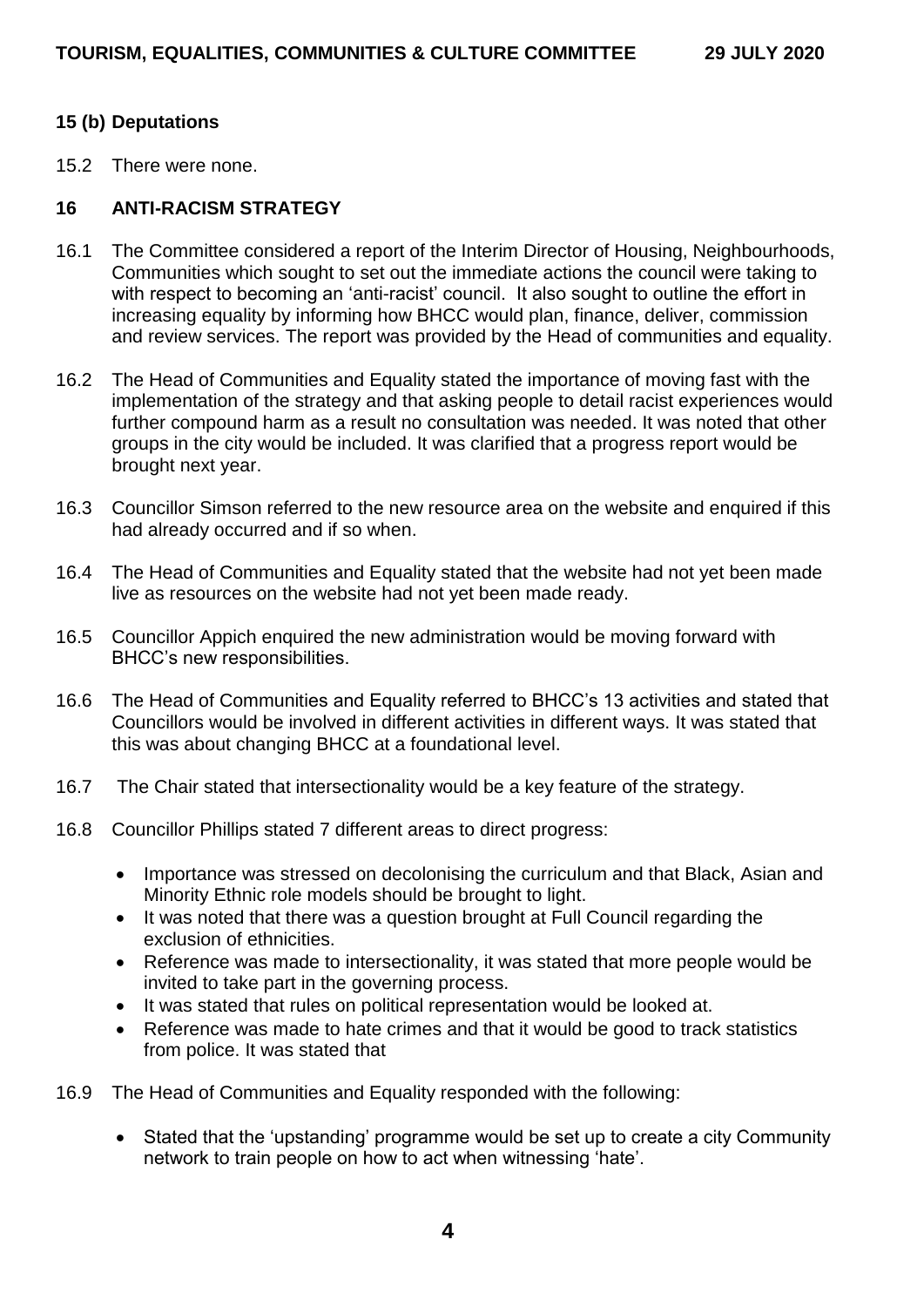- The Head of Communities and Equality referred to the engagement plan and stated that this could be brought back to a later meeting. It was stated that White British officers should not be engaging in the process as it could be seen as taking over the voice of Black, Asian & Minority Ethnic involvement.
- It was stated that colleagues in Family, Children and Learning would be looking at anti-racism measures to be implemented in schools.
- It was stated that CAG would be looking at how to implement intersectionality out to all.
- It was stated that, as per the fair an inclusion action plan, workforce changes would be forthcoming and that HR would be involved in this.
- 16.10 Councillor Rainey referred to item 3.5 and stated that efforts would be underway to look at institutional racism within the justice system. It was stated that there were issues with Black, Asian and Minority Ethnic people being disproportionately affected by a Stop and Search policy.
- 16.11 The Interim Director for Housing, Neighbourhoods & Communities clarified that part of the strategy was to work in partnership with statutory agencies in the City, It was stated that BHCC would work with many partners. Reference was made to Councillor Alex Phillips comments and it was stated that BHCC's approach would be first and foremost led by the entire community. It was noted that the entire community would decide what was to be prioritised for the City.
- 16.12 Councillor O'Quinn further clarification as to the Stop and Search figures that were alluded.
- 16.13 Councillor Rainey clarified that the figures stated were for Sussex.
- 16.14 Councillor O'Quinn stated that colonial action was taught in great length within the curriculum. It was noted that she had previously taught at the schools noted in the report.
- 16.15 The Head of Communities and Equality clarified that decolonisation implied looking at the way that history was taught. It was stated that it would be an effort to redress the perception of and the representation of Black people in British history.
- 16.16 Councillor O'Quinn stated that the report was worded poorly and noted that good history teachers already did this.
- 16.17 Councillor Evans referred to 3.52 and enquired how work had been started. Reference was made to the Health and Overview Scrutiny Committee (HOSC) and if it would be possible to explore how HOSC could advance anti-racism action.
- 16.18 The Head of Communities and Equality stated that they were happy to explore how HOSC could be involved.
- 16.19 Anusree Biswas, Co-optee, requested possible KPIs and performance targets. Clarification was sought with regard to funding and resources. It was stated that older Black, Asian and Minority Ethnic groups and intersectional groups should be included. It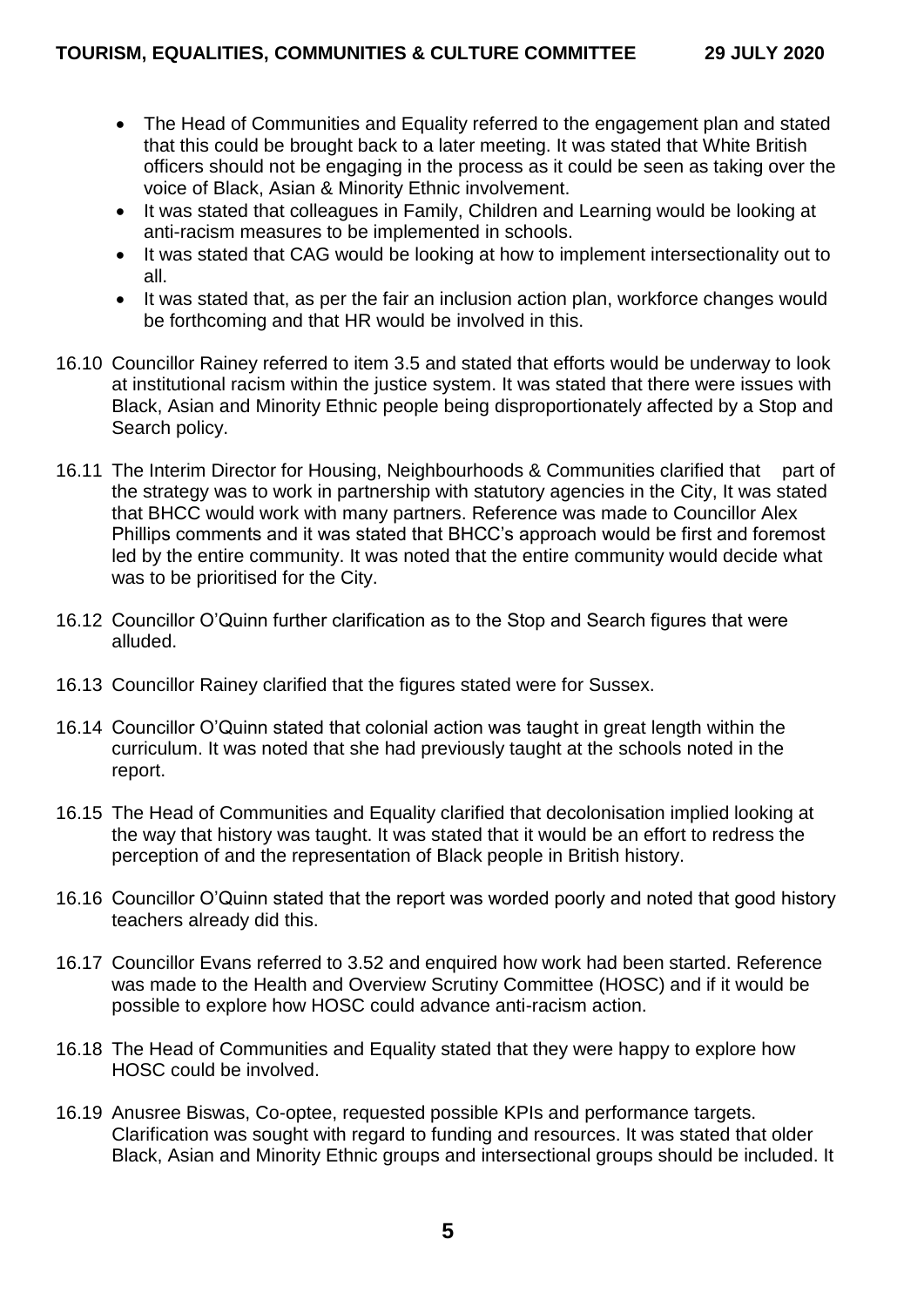was stated that racism required action and that it required powerful white people to realise their grip on power.

- 16.20 The Head of Communities and Equality stated that there was an internal group meeting being held weekly and that issues such as structural discrimination was being discussed. It was noted that various KPIs and performance targets were established and that lots of correspondence from individuals in the city had been received. It was clarified that all residents in the City would be engaged to ultimately decide the priorities of the City. It was noted that a conversation had to be held with White British people and to note how they would participate in this. It was clarified that a budget was being worked on at the moment and that a dedicated officer would be established to focus on workforce change. It was stated that someone with lived experience of the City would be appointed and that they would be supported by Democratic Services.
- 16.21 Anusree Biswas agreed that White British people needed to be included in conversations. It was stated that the representative appointed needed to understand the nuance of policy with respect to racism experienced in the city, it was stated that it was not enough to be black.
- 16.22 The Head of Communities and Equality stated that focus would be placed on action to be taken earlier in the process.
- 16.23 Anusree Biswas sought clarification with regard to the local outbreak plan and expressed concern that there would be another wave of Covid 19 and that this would affect the most vulnerable including Black, Asian and Minority ethnic people and the homeless.
- 16.24 The Head of Communities and Equality stated that efforts were being undertaken to focus on this issue such as the provision of cultural appropriate food.
- 16.25 Lola BanJoko, co-optee, noted that BHCC had been in close communication with many groups across Brighton and Hove. It was stated that a Talent Management Program was being set up. Reference was made to risk assessments and that areas such as schools would be looking at how to implement this will being mindful of risks being carried out. It was noted that there was a higher number of deaths among pregnant Black, Asian and Minority ethnic women.
- 16.26 Councillor Ebel stressed the importance of a commitment to equality of opportunity for all and that racism must be confronted. It was stated that white people must acknowledge their privilege and educate themselves to improve the lives of all in the city. It was stated that intersectionality was important and that racism against a person was worse if they were also either female or gay. It was confirmed that the anti-racist strategy would have a strong focus on this.
- 16.27 Councillor Grimshaw referred to the process of decolonising history education and noted the example of what was taught regarding the history of the Pavilion and the treatment of Indian people. It was stated that what was not focused on was how white people were not as positive as what was historically taught. It was noted that history should be truthful and ought not gloss over various events that also occurred.